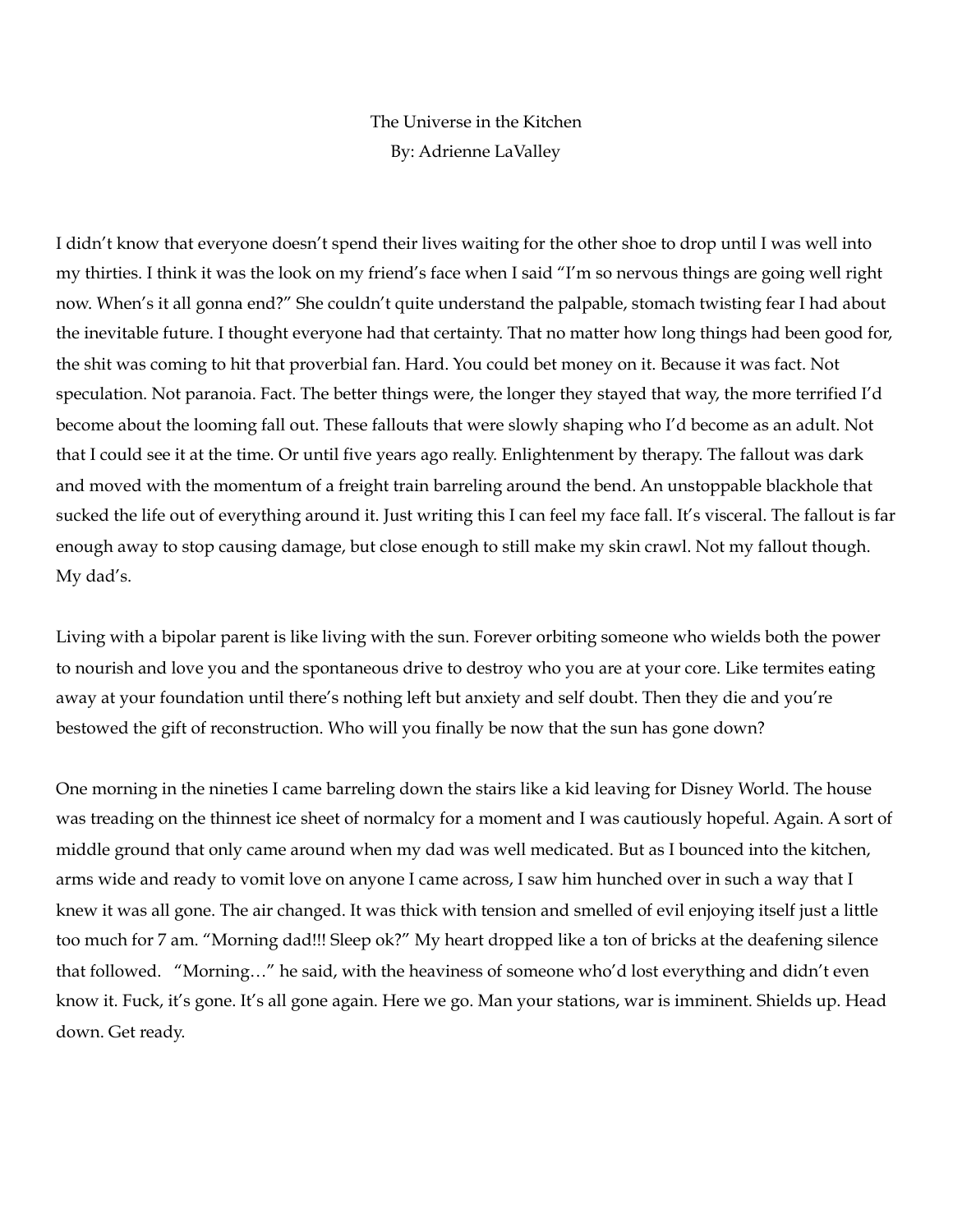…"Did you take my braided belt?"

"Your what?"

"My braided belt. The brown leather one. Did you take it?"

"Nope, didn't take your belt."

"Someone god damn took it."

"No dad, Jesus I didn't take your belt. Why would I do that?"

"Did one of your friends? They did, didn't they? Was it Colleen? It was, wasn't it? Selfish little asshole. You get that back from her. Someone took my god damn belt. Where is it?"

My brain usually fails me when digging through these particular memories. The ones where I meet my other dad. The evil one. "Hello there. You suck so bad. Gotta jet."

I'm sure I said something for the record books, I just can't remember exactly what. I have gaping holes in my childhood memories. They come in waves of bad dreams, flashes of screaming a lot and crying until my face was blue, apologizing for something I didn't do then slamming a door somewhere. Sounds right.

That was only if the sun was pointed at me though. Which I preferred. I knew how to handle it and if for some reason I just couldn't on that particular occasion, I knew how to live with the constant stomach churning and heartbreak. It was just a regular Tuesday. But to watch the sun shoot flares at my family was like watching our house burn down, helpless to stop it and paralyzed with fear. That barreling train crashed into everyone who loved and supported it and to the untrained eye, it relished in taking as many people down with it as it could.

The sun didn't always rage and spew flares though. It could be warm. Warm and shiny and really excited about everything in life. And if that warmth was pointed my way, I basked in its glow and relished how lucky I was to know and be loved by someone like that. Someone so bright. So full of life. Someone who convinced me I was incomparable to virtually every other person alive. I was special. To be separated from the pack and nurtured to perfection. Days were full of snowball fights and inappropriate jokes at someone else's expense, spontaneous road trips, manic fun, 5am tennis practices, and overly eager encouragement to be the best no matter what. At this. At that. And definitely at that. I could always be better. It was an endless merry go round of love and pressure and hurt and betrayal and love and pressure and hurt and betrayal. As the planets circled the sun.

I know all of this because I am one. I'm a planet. And my brother and sister and mom are too. We orbited the sun of our home for half our lives, then from a close distance for the other half. All of us. We orbited and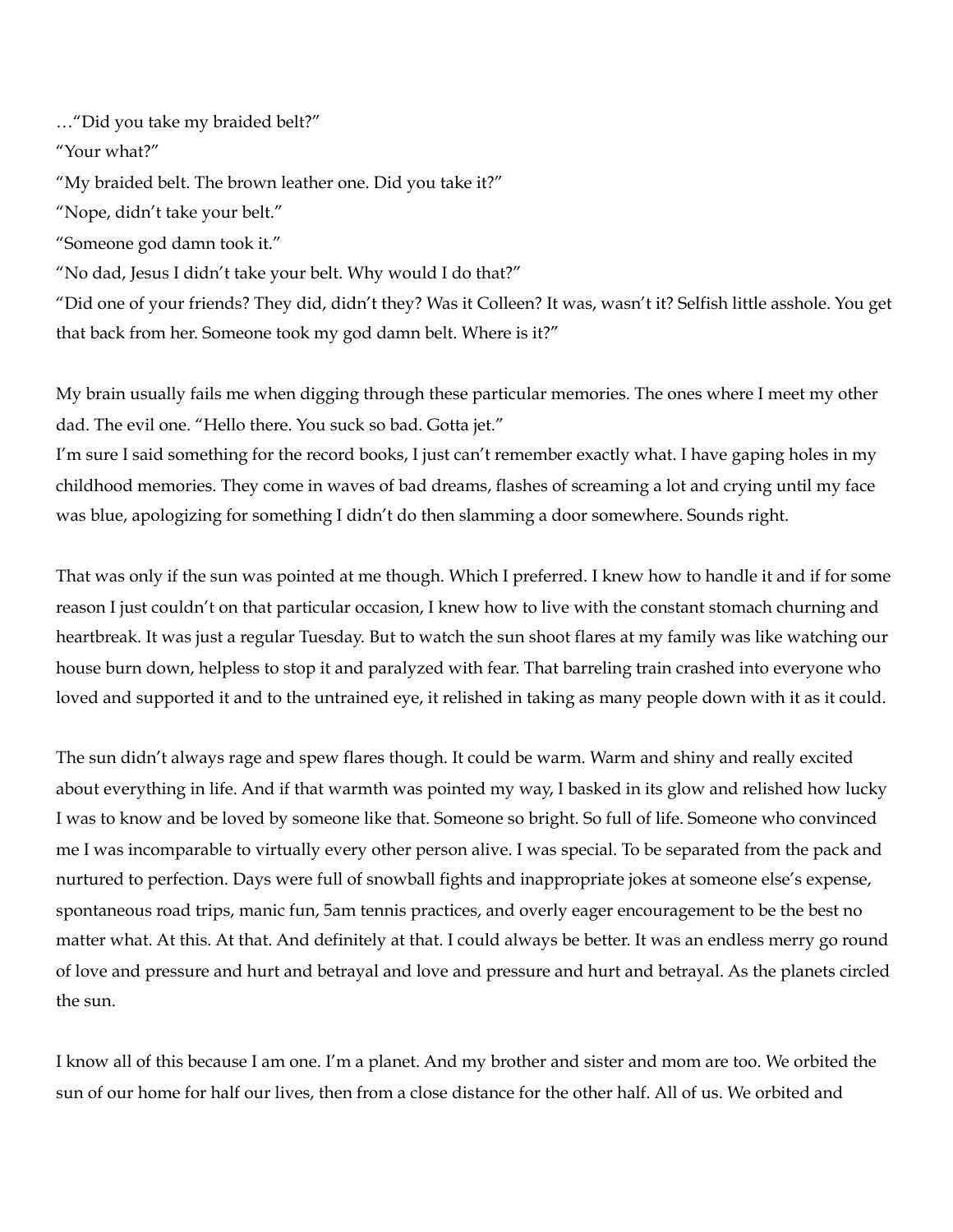constructed our lives around the unsettling, unpredictable love of my father. Until we ran away. Or he died. Or both.

I've heard that children of a mentally ill parent tend to be more empathetic, sensitive, intuitive, malleable, loyal and compassionate. Of course we are. We've danced with the sun. Fine tuned the art of tip toeing. We know the delicate ballet of appeasement like we know how to breathe. We can intuit someone's mood like our lives depend on it. Because it did. For however many years we spent reassuring the sun that someone loved it. We do all of this simply by loving an impossible person. Someone who everyone else gives up on or shakes their head in confounding exhaustion at. And we don't often let go of our impossible person. Because everyone else already did. Somewhere in the recesses of our hearts we believe impossible people deserve love too, in spite of not being able to reciprocate it very reliably. Even deeper in our recesses we believe that if we do let go, we'll lose our sun forever. And that's the scariest thing of all. To be abandoned by someone you abandoned first. After all, saving ourselves was never the first priority. It wasn't even the second or the third. Frankly, it never crossed our minds until someone mentioned our well-being one day. We stared at them with a genuinely perplexed look. And they stared back just long enough for something to spark in our chest. A whisper of self preservation. Something niggling in the back of our heads that we deserved a better life than this. Our souls carefully tapping from below, just in case we were listening this time. Just leave, it says. Just leave.

But we've been well trained to know that the sun can't survive without us. It can't survive without its planets and its moon. We're the only ones who understand how it operates. And without us it would be all alone in the inky blackness of its own celestial abyss. And so the dance of codependency forges on, stronger than ever. I've heard that children of a mentally ill parent tend to be more untrusting, desperate for structure, constantly self effacing, full of anxiety and always in search of something more perfect. Of course we are. We've danced with the sun.

Last year I rode out to Fort Tilden to catch the solar eclipse. I was in awe of how many people were in awe of it. Millions of gazers all over the country gathering to watch the sun god be rendered powerless by our little planet and its little moon. Our pale blue dot. Even more astounding was that in the looming countdown to artificial nighttime, the life around us adjusted accordingly. Crickets started chirping, a few bats started flying around disoriented from lack of sleep on a long summer day, the fresh scent of early evening wafting through the breeze. A powerful entity going dark, the life around it adjusting. Surviving. When the sun and the earth and the moon are all perfectly in line.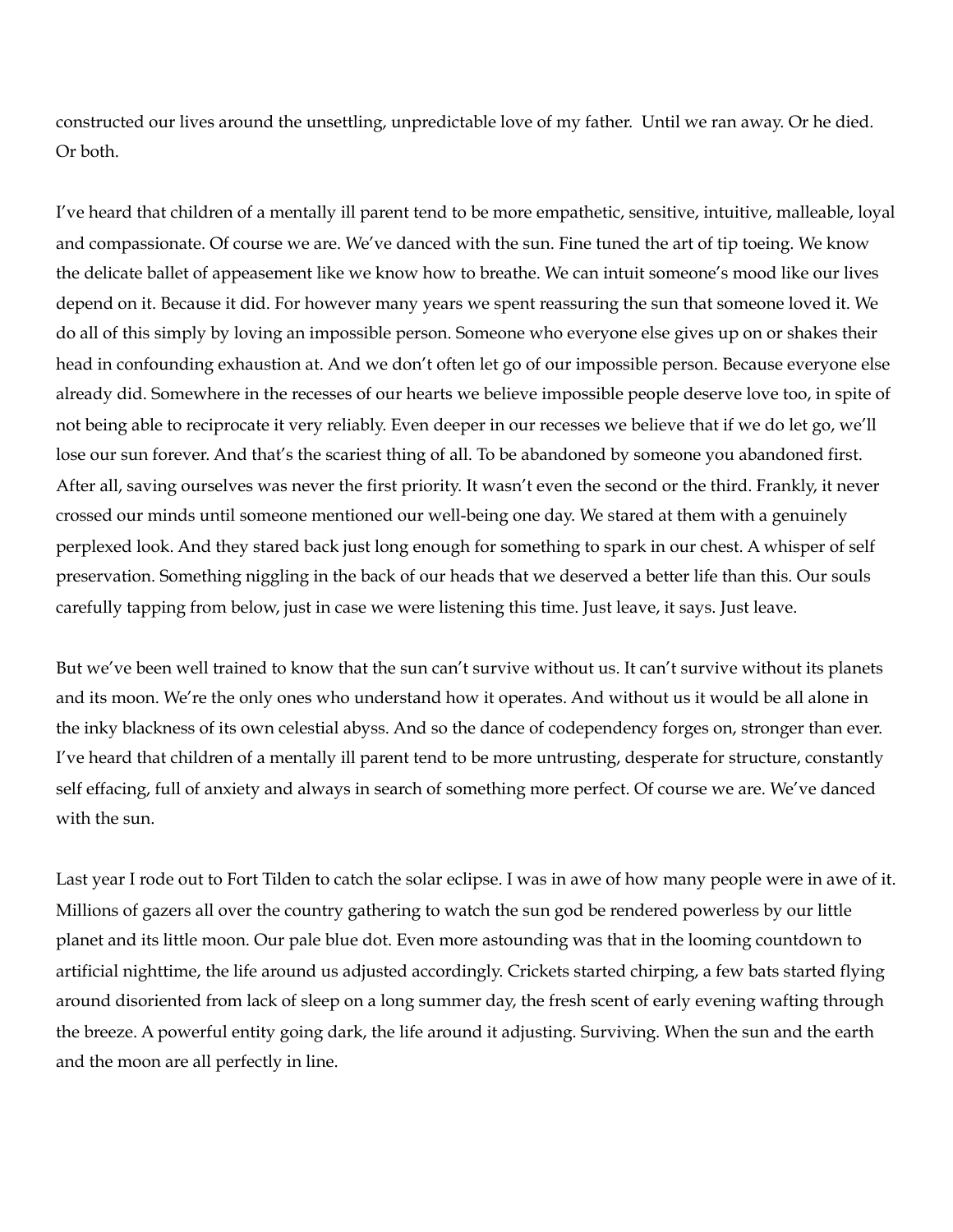When we lined up in the kitchen to watch our personal eclipse we also adjusted accordingly. We'd hunker down for dark mode, which could last for weeks depending on the season. We spoke quietly and avoided the sun at all costs, careful not to disturb it. Never complaining if it tucked itself away in it's room for days on end. We were safe if it stayed behind closed doors, doing whatever it needed to do to survive the grip. During these times my walk home from school slowed to a crawl. Surely there was a friends house I should be visiting right now. Maybe Nicole's mom bought fruit roll ups again. I'd drag my feet and trudge home every day, mentally preparing myself to find my dad hanging from the garage rafters. "Would I get there in time? Why am I walking so slow? Feet, fucking move faster. Would I even be able to get him down though? Is there a ladder nearby? Do we even have rafters? I don't think we have rafters." But I could picture it so clearly. Like it had already happened and the universe was trying to warn me. It knew that's how he'd do it. And that he'd make sure I was the one who found him. I was the one he opened up to, after all. I was the one he'd sit down in front of to explain why my mom was so horrible and why he was unfaithful to her for all those years. Why my friend's mom was something he just needed. I knew how the sun operated. I'd surely be the one he'd bestow his suicide on. But I'd never find him hanging in the garage. He was always alive. Hunched over, now keenly aware that he'd surely lost everything. But alive. A sad calm would hang in the room as long as it was silent. Sarcasm and utter despair if we engaged. Spinning around and around, getting lost in the orbit of the sun never knowing which dad we'd land on but always knowing the truly evil one would be back. He always came back. Like a heavy shoe forever hovering above.

I can't help but think about what could have stopped the cycle? What could slow the orbit? Something that could have made our universe even marginally more tolerable. Like ketchup on dry eggs. Sometimes I think naming it would have. Just calling it out helps it lose some power. That's what they say, right? The enlighteners? We knew who and what our sun was, but we didn't really talk about it. We blamed the sun over and over and then when that got old we blamed ourselves until the rage came clawing from below. Then we blamed the sun again.

Had my dad really sat us down and named the things he did maybe we'd be better off. Therapy was long and painful and arduous and obnoxiously expensive. And I'm still talking about it, for Christ's sake. He's still a star in my fucking galaxy. I still struggle to understand healthy relationships and have a distorted ideas of authority. I always gravitate towards people I think need to be fixed. However irritatingly subconscious that is. Because it's what I'm uncomfortably comfortable with. Feels like home. Maybe if he'd been able to admit to the things he did I'd be a better version of myself. I don't know the answer to that and I never will. He took his guilt and shame and apologies to the grave with him. If they were ever there in the first place. That's still up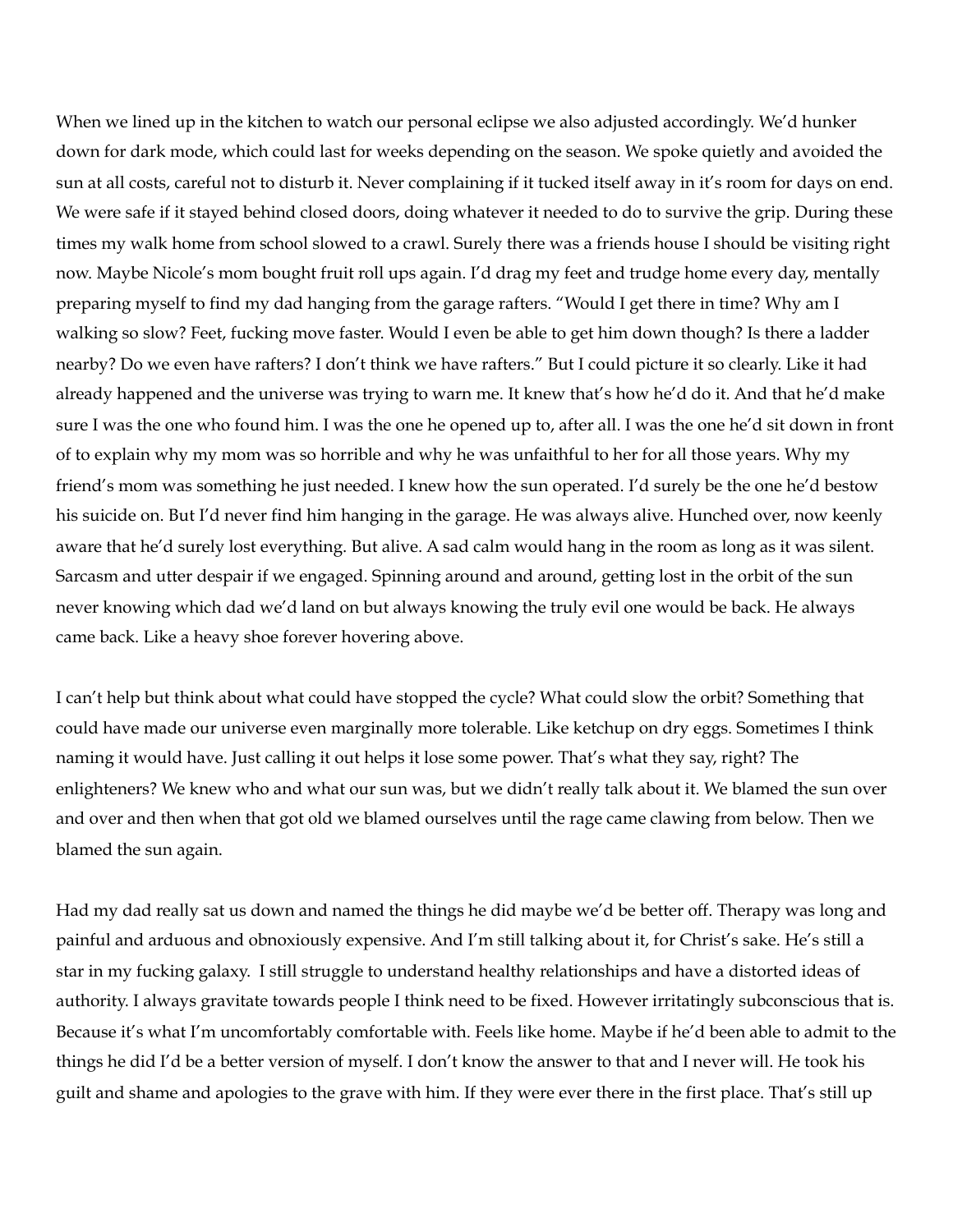for debate amongst my family members. Did he even know what he did? Did he clock the damage he caused? Probably not.

At one Thanksgiving dinner where we all know family recovery starts and ends, I reminded him of the time my rabbit Poster Nutmeg was found missing his entire body. I found a small pile of him in the neighbor's dilapidated garage where we knew this one evil cat liked to hang out. George, the orange striped serial killer. My dad joined me in the garage to stare down at what used to be my fluffy pet. He stuck his hands in his pockets rocked back on his heels and said 'Hey, at least someone got a good meal.' Then walked back inside. Even as I was recounting the story to him over mashed potatoes and too much wine I could see on his face that nothing was registering. He was incredulous, even. If that wasn't enough to satisfy my curiosity, the roaring belly laughter and: 'I'd never say something like that' that followed certainly drove the point home. Even if he did know what he'd done at one point, he lied to himself until he believed it never happened. Is there really a difference?

My question for fellow lovers of impossible people is… would you change it? If you were the child of a mentally ill parent would you go back and be a different formula blended in a different bowl if you could? Have a different set of genes? My genes terrify me. Bipolar disorder can be incredibly genetic sometimes ripping through generations of family, as it has mine. Its companions are addiction and eating disorders and anxiety. Who's kid will have it? Do I have the gene just hiding away in there somewhere waiting to rear it's ugly head? My own anxiety fuels that fire. But would I be someone else in order to erase all that?

I have family members who suffer on a daily basis. They can be utterly debilitated by the pain their own brain inflicts on them. Would they change that if they could? Would my dad? If he knew what he did to us, would he go back and never get married or have kids? To spare them? I don't have the answer. But sometimes I think about who I'd be if I never lived this life. If I was born with different parents in a different house with stability and safety and normal mornings. Who would I be now?

I can't help but wonder if I wouldn't change it. The more I look into it, the more I look back at the ugly, the more I like myself just exactly this way. If I changed everything, I'd have to change well… everything. I might be less loyal, less empathetic and less intuitive. I might love people less, or want to have conversations about the Kardashians instead of mental health. And then someone who really needed to hear this might never know that someone else grew up orbiting their own personal sun too. And that it all really happened. That someone believes them. I believe them. If the formula changes, so does the product. And if I start to accept that, who